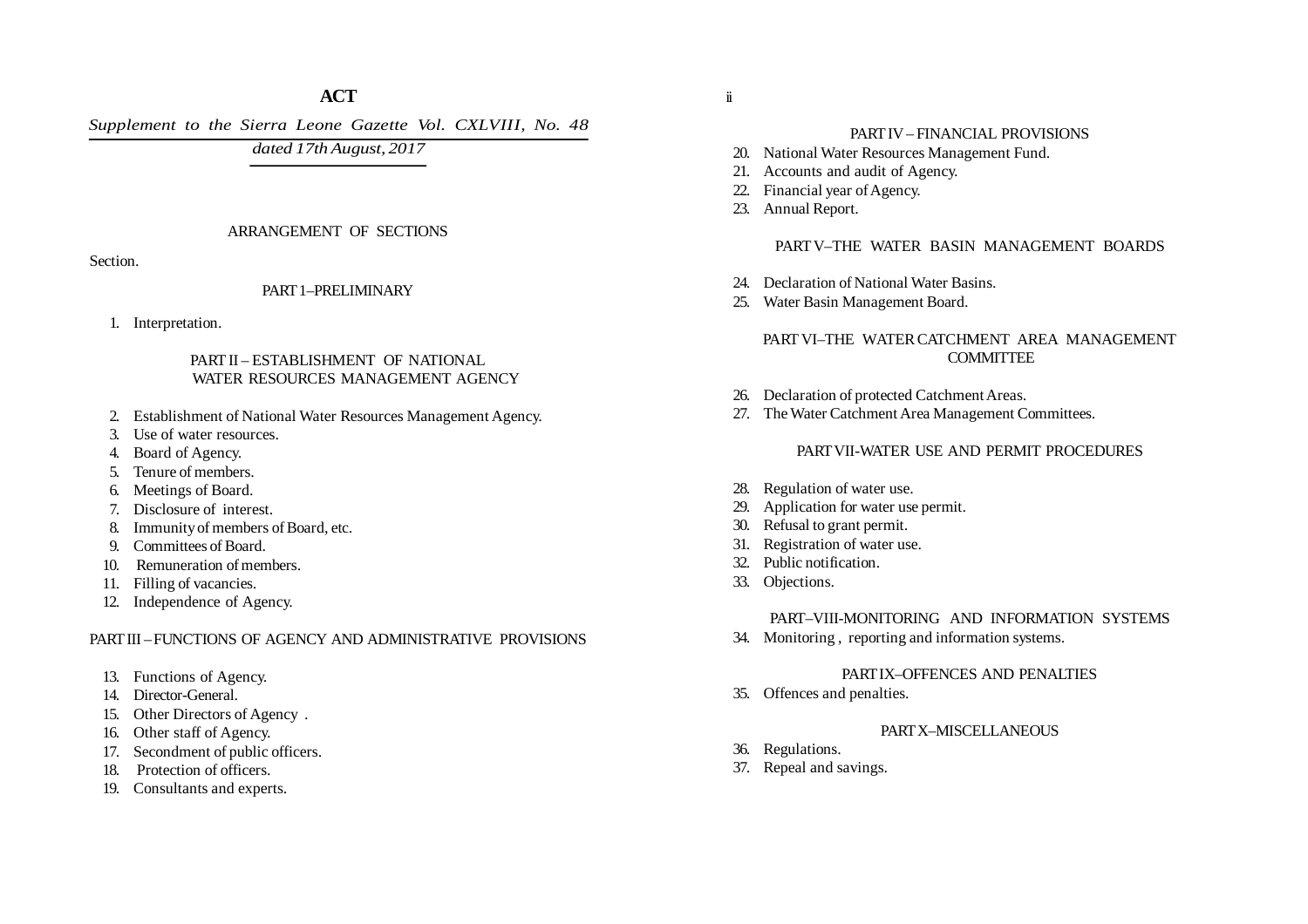SIGNED this *3rd day of August , 2017.*

DR. ERNEST BAI KOROMA, *President.*



**No. 5** *<i>A A A A A A A A A A A A A A A A A A A A A A A A A A A A A A A A A A A A* 



**THE NATIONAL WATER RESOURCES MANAGEMENT AGENCYACT, 2017.**

Short title.

# **Being an Act to provide for the equitable, beneficial, efficient, and sustainable use and management of the country's water resources; to establish a National Water Resources Management Agency; to provide a Water Basin Management Board and Water Catchment Area Management Committees for the management of the water resources and for other related matters.**

 $[$   $]$ Date of commencement.

ENACTED by the President and Members of Parliament in this present Parliament assembled.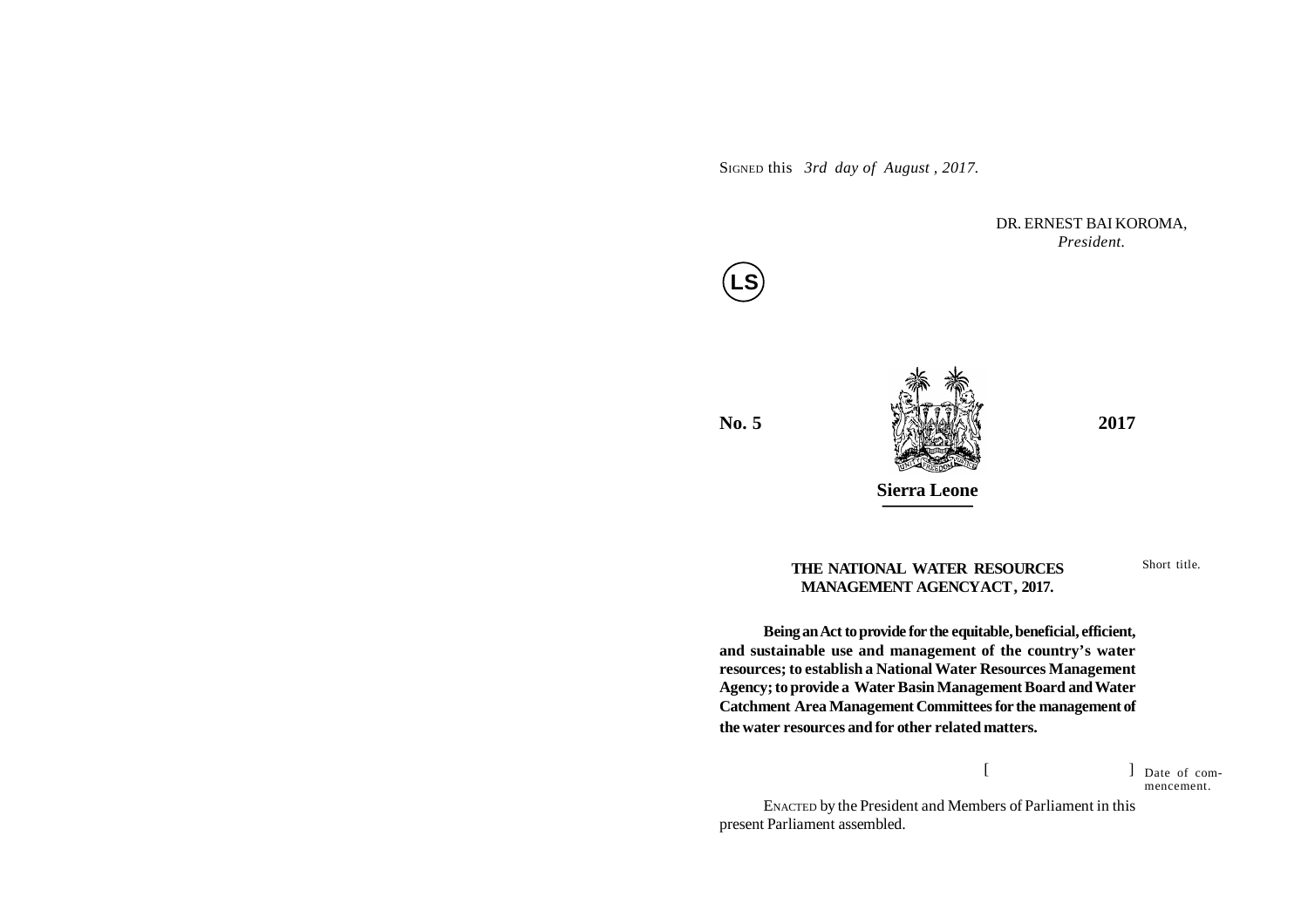**1.** In this Act, unless the context otherwise requires– Interpretation.

> "Agency" means the National Water Resources Management Agency established by section 2;

"basin" means the land area formed by drainage boundaries of major river systems delineated by natural topographical features and international borders, which may be subdivided into a number of constituent parts and which includes both surface water and groundwater resources;

 "basin strategy" means a water strategy adopted for a basin;

 "Water Basin Management Board" means Water Basin Management Boards established by section 25;

 "beneficial use" means the use of water including the method of diversion, storage, transportation and application of water resources which is reasonable and consistent with public interest, including domestic, energy, agriculture, commercial, industrial, navigational and recreational use;

 "catchment area" means the area from which any rainfall will drain into the watercourse or watercourses or part of a watercourse through surface flow to a common point or common points;

"contained water" means underground streams, water upon the surface of the earth in bounds created naturally or artificially and the sub-flow of the water;

"court" means the High Court;

"existing right" means any right to water resources:

- (a) which on the commencement of this Act has been lawfully acquired, is possessed by and is being beneficially used by any person; or
- (b) lawfully acquired by any person before the commencement of this Act for the purpose of supplying water to the public
- "fund" means the National Water Resources Management Fund established by section 20;
- "groundwater" means water from aquifers or other underground sources;
- "holder" means a person who has been granted water permit under this Act;
- "Integrated Water Resources Management" means the subscribed principles of integrated water resources management which promote the coordinated development and management of water, land and related resources in order to maximize the resultant economic and social welfare in an equitable manner without compromising the sustainability of vital ecosystems;
- "Minister" means the Minister responsible for Water Resources and Ministry shall be construed accordingly;
- "National Water Basin" means a National Water Basin declared by the Agency under section 24;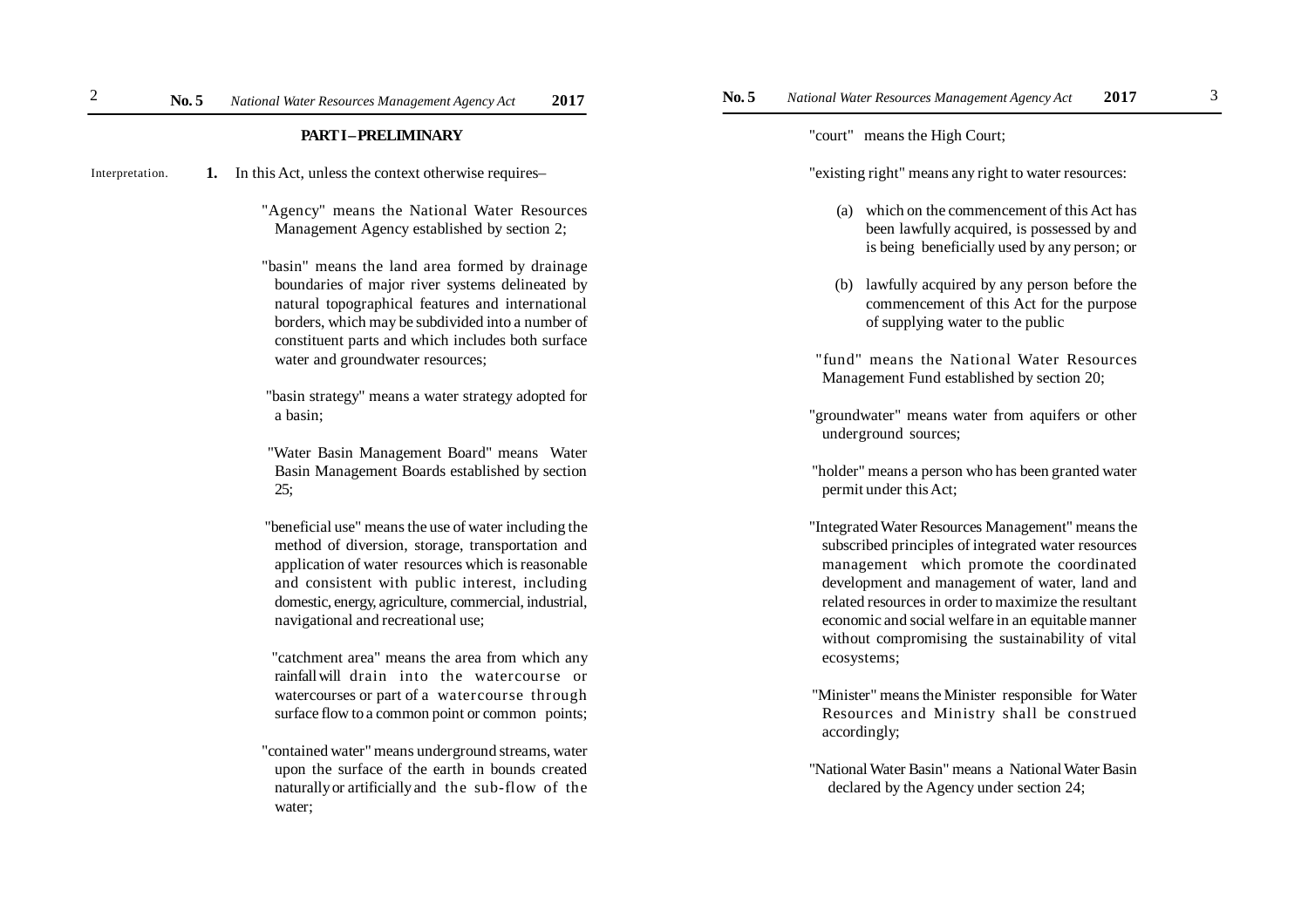"pollution" means any natural, man-made or man aided alteration of the chemical, physical or biological quality of the environment to the extent that it is detrimental to the environment or beyond acceptable limits and pollutants shall be construed accordingly;

 "protected catchment area" means any area declared by the Minister to be preserved for the protection of water resources in or derived from the area;

 "Water Catchment Area Management Committees" means the Water Catchment Area Management Committees established by section 27;

 "reserve" in relation to water resources means that quantity of water required to-

- (a) satisfy basic human needs for all people who are or may be supplied from the water resources; and
- (b) maintain significant environmental services of the water resource including protection of aquatic ecosystems;
- "surface water" means any natural or man-made body of water flowing or standing on the surface of the land including rivers, streams, lakes, reservoirs, lagoons, wetlands, swamps, creeks deltas and estuaries;
- "waste" means any material that is suspended, dissolved or transported in water (including sediment) and which is spilled or deposited on land or into water resources in such volume, composition or manner as to cause or be reasonably likely to cause the water resource to be polluted;

 "water bodies" means any ground water or surface water;

 "watercourse" means any natural channel or depression in which water flows regularly or intermittently;

 "water resources" means all water flowing over the surface of the ground or contained in or flowing from any river, spring, stream, natural or artificial lake, part of a swamp, beneath a water course and all underground water but excluding any pond or swamp wholly contained within the boundaries of any private land;

 "water resources of Sierra Leone" means all water resources in any form, including atmosphere, surface and underground whether the water resources are in territorial waters, exclusive economic zone or any area under the jurisdiction of the Republic of Sierra Leone;

 "works" means any construction or activity for or related to use of water;

# PART II–ESTABLISHMENT AND FUNCTIONS OF NATIONAL WATER RESOURCES MANAGEMENT AGENCY

**2.** (1) There is hereby established a body to be known as Establishment the National Water Resources Management Agency which shall be  $\frac{0}{W_{\text{other}}}$ <sup>of</sup> National resposible to ensure that the water resources of the country are Resources controlled in a sustainable manner taking into account: Water Management Agency.

- (a) adopting natural river basin and aquifer boundaries as the basic units of management of water resources;
- (b) protecting the water resources for sustainability of the resource and protection of aquatic systems and recognizing the polluter-pays principle;

4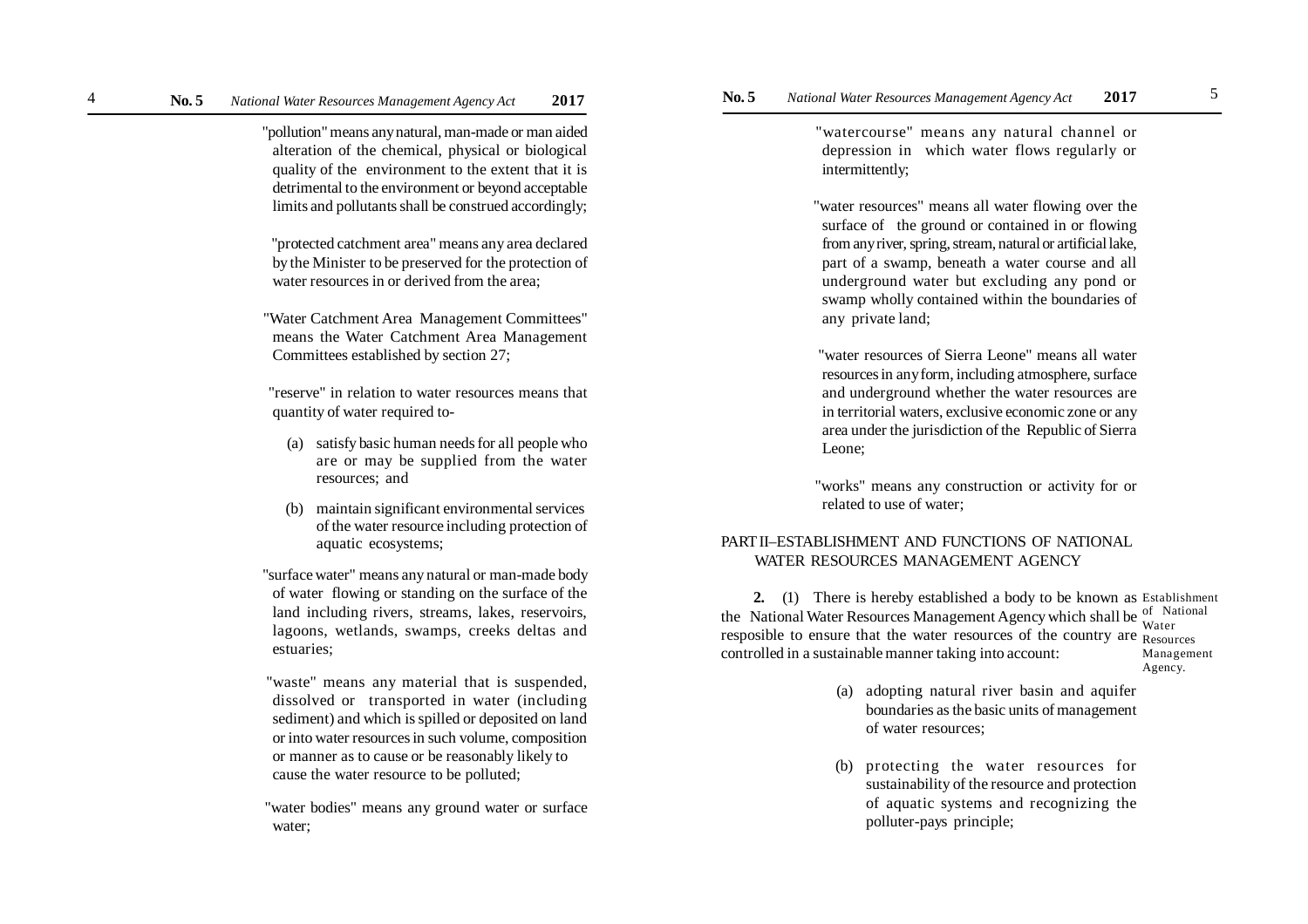# **No. 5** *National Water Resources Management Agency Act* **2017 No. 5** *National Water Resources Management Agency Act* **2017** 6 7

- (c) providing for existing customary uses of water and avoidance of significant harm to other users;
- (d) promoting the efficient and beneficial use of water resources in the public interest;
- (e) promoting community participation and gender equity in the allocation of water resources;
- (f) promoting conservation and recognizing the economic value of water resources;
- (g) reducing and preventing pollution and degradation of water resources; and
- (h) meeting international obligations in protecting and managing transboundary water bodies.

(2) The Agency shall be a body corporate having perpetual succession and capable of acquiring, holding and disposing of any property, whether movable or immovable, and of suing and being sued in its corporate name and, subject to this Act, of performing all such acts as bodies corporate may by law perform.

(3) The Agency shall have a common seal, the use of which shall be authenticated by the signatures of -

- (a) the Chairman or other member of the Board authorised either generally or specially by the Board in that behalf; and
- (b) the Director-General or some other person authorised by the Board in that behalf.

(4) The Agency and other water institutions established by this Act shall in the performance of their duties be guided by the following principles:

- (a) consultation and participation of relevant state institutions, local communities, women and other relevant stakeholders
- (b) management of water resources at the lowest possible level
- (c) administrative efficiency transparency and accountability; and
- (d) promotion of integrated water resources management.

(5) In implementing the principles under subsections (1) and (2) of this section, the Agency established under this Act shall promote the integrated water resources management and the coordinated management of:

- (a) economic development, social welfare and environmental sustainability;
- (b) land and water resources
- (c) the river basin and its adjacent marine and coastal environment; and
- (d) upstream and downstrem interests.

**3.** (1) The property in and control of all water resources is Use of water vested in the Government and people of Sierra Leone. resources.

(2) Notwithstanding anything to the contrary in this Act or any other enactment, no person shall:

- (a) divert, dam, store, dredge, abstract or use water resources; or
- (b) construct or maintain any works for the use of water resources, except in acordance with the provisions of this Act.

(3) Notwithstanding the provision in subsection (2) a person may, without a permit: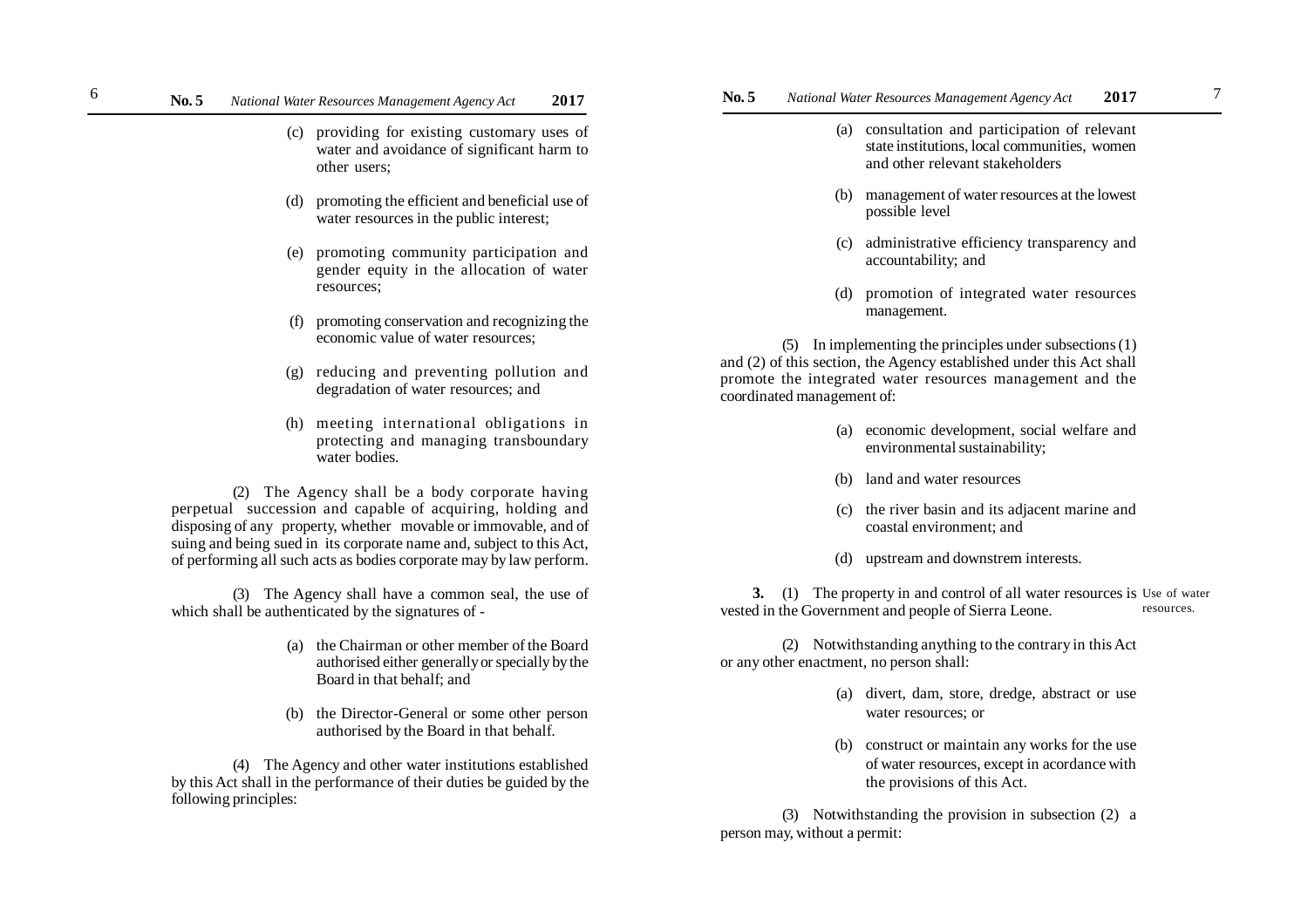- (a) take water from a water course to which the public has free access for the purpose of reasonable domestic use or for watering domestic livestock;
- (b) use water for the purposes of subsistence fishing or for navigation to the extent that such use is not inconsistent with the provisions of this Act or any other existing law;
- (c) where a statutory or customary right of occupancy to any land exists, take or use water without charge from the underground water source or if abutting the bank of any watercourse, from that watercourse for reasonable domestic use, watering livestock and for personal irrigation and not for commercial purpose.

(4) A person may continue with an existing lawful water use, including customary use, in accordance with the exempted water use section of this Act.

Board of Agency.

8

**4.** (1) The governing body of the Agency shall be a Board in which shall be vested, subject to this Act, the control and supervision of the Agency.

(2) The Board shall consist of a Chairman who shall have considerable knowledge and proven experience in water resources management and the following other members -

- (a) the Permanent Secretary of the Ministry or his representative not below the rank of Director;
- (b) the Permanent Secretary of the Ministry responsible for Energy or his representative not below the rank of Director;
- (c) the Permanent Secretary of the Ministry responsible for Local Government and Rural Development or his representative not below the rank of Director;
- **No. 5** *National Water Resources Management Agency Act* **2017 No. 5** *National Water Resources Management Agency Act* **2017**
	- (d) the Permanent Secretary of the Ministry responsible for Lands or his representative not below the rank of Director;
	- (e) the Executive Chairman, Environment Protection Agency or his representative not below the rank of Director;
	- (f) the Director General, National Minerals Agency or his representative not below the rank of Director;
	- (g) the Chairman, National Council of Paramount Chiefs ;
	- (h) the Managing Director, of Guma Valley Water Company or his representative not below the rank of Director;
	- (i) the Director General, of Sierra Leone Water Company or his representative not below the rank of Director;
	- (j) the Director, Sierra Leone Meteorological Services or his representative not below the rank of Director;
	- (k) two representatives from Civil Society Organisations one of whom shall be a woman dealing with water resources management appointed by the Minister ;
	- (l) the Executive Director, National Protected Area Authority, or his representative not below the rank of Director;
	- (m) the Director-General who shall serve as secretary
	- (n) the Permanent Secretary, Ministry of Agriculture, or his representative not below the rank of Director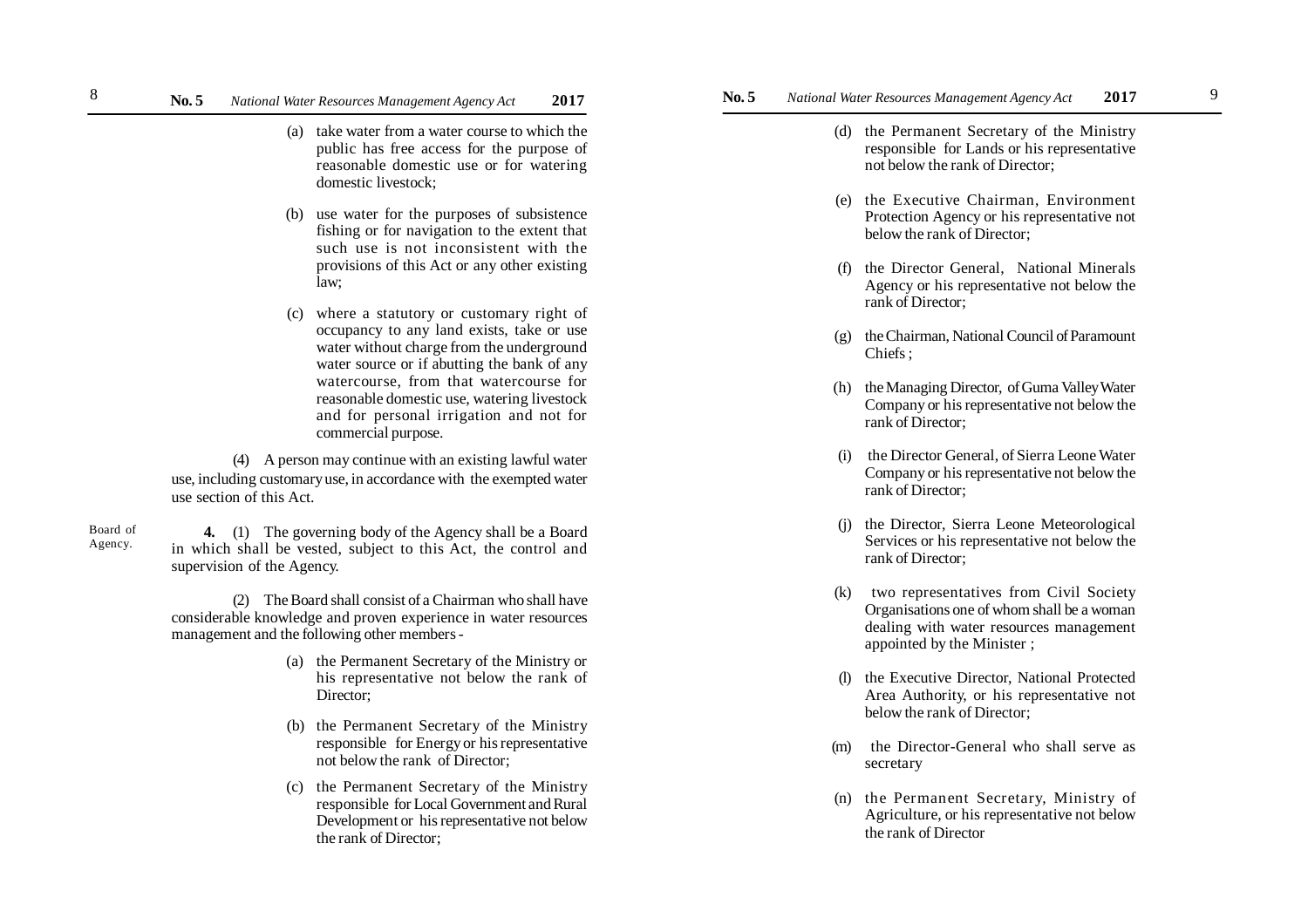# **No. 5** *National Water Resources Management Agency Act* **2017 No. 5** *National Water Resources Management Agency Act* **2017** <sup>11</sup>

(3) The Chairman shall be appointed by the President after consultations with the Minister and subject to the approval of Parliament on such terms as may be stated in his letter of appointment.

Tenure of members.

**5.** (1) The Chairman shall hold office for a period of 3 years and shall be eligible for re-appointment for another term of 3 years and may at any time by notice in writing to the Minister resign his office.

(2) A person shall cease to be a member of the Board on any of the following grounds-

- (a) for his inability to perform the functions of his office by reason of infirmity of mind or body;
- (b) for proven misconduct;
- (c) if he becomes bankrupt or insolvent;
- (d) if he is convicted and sentenced for an offence involving fraud or dishonesty;
- (e) if he fails to attend three consective meetings of the board without reasonable cause,or
- (f) if he resigns his office by written notice to the Minister.

Meetings of Board.

**6.** (1) The Board shall meet for the dispatch of its business at least once every three months at such times and places as the Chairman may determine.

(2) The Chairman shall preside at every meeting of the Board, if present, and in his absence, the members present shall appoint a member from among their number to preside at that meeting.

(3) A minimum of not less than one-third of members of the Board may, by notice in writing signed by them, request the Chairman to summon a special meeting of the Board for such purposes as may be stated in the notice:

 (4) The Chairman or, in his absence, the member appointed to act in his behalf shall summon a special meeting within five days of his receipt of the notice referred to in subsection (3).

(5) The quorum at any meeting of the Board shall be 9.

(6) The Chairman or other person presiding shall have a casting vote where there is an equality of votes.

(7) Any proposal circulated among all members and agreed to in writing by a two-thirds majority of all members shall be of the same force or effect as a decision made at a duly constituted meeting of the Board and shall be incorporated in the minutes of the next succeeding meeting of the Board:

Provided that, if a member requires that such proposal be placed before a meeting of the Board, this subsection shall not apply to such proposal.

(8) The Board may co-opt any person to attend and participate in its deliberations on any matter but such person shall not vote on any issue for the decision by the Board.

(9) No act or proceeding shall be invalidated by a vacancy among its members or a defect in the appointment or qualification of a member.

 (10) The Board shall cause minutes of all its meetings to be taken and signed by the Chairman and kept in proper form.

(11) Subject to this Act, the Board shall regulate its own procedure.

**7.** (1) A member of the Board who has any personal interest, Disclosure whether direct or indirect in any matter being considered or to be <sup>of interest.</sup> considered by the Board, shall disclose the nature of his interest to the Board and the disclosure shall be recorded in the minutes of the Board and such member shall not take part in any deliberation or decision of the Board relating to that matter.

(2) A member of the Board who contravenes subsection (1) shall be guilty of misconduct and shall be removed from the Board.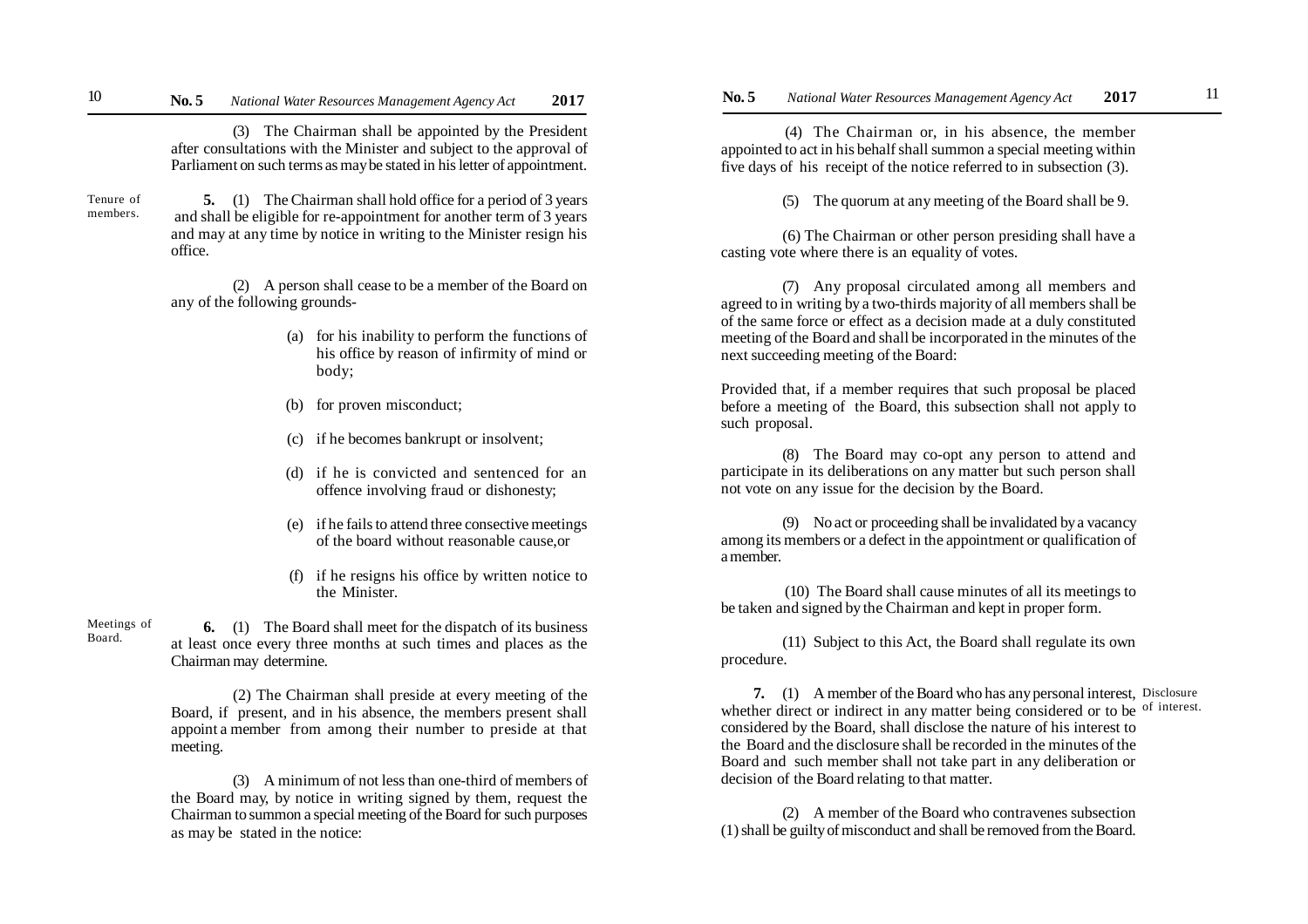**8.** (1) No action or other proceedings shall lie or be instituted against any member of the Board or member of a committee of the Board for or in respect of any act or thing done or omitted to be done in good faith in the exercise of his functions under this Act. Immunity of members of Board, etc.

> (2) No member of the Board shall be personally liable for any debt or obligation of the Agency.

**9.** (1) The Board may, for the discharge of its functions, appoint committees comprising members or non-members or both. Committees of Board.

> (2) Without prejudice to the generality of subsection (1), the Board shall appoint an audit committee consisting of such members of the Board, excluding the Director-General, and performing such functions as the Board may determine.

> (3) A committee appointed under subsection (1), shall submit a report of its proceedings to the Board at such time as the Board may determine.

**10.** The Chairman and other members of the Board and any person co-opted by the Board under subsection (8) of section 6 shall be paid such remuneration, fees and allowances approved by the Minister and shall be reimbursed by the Agency for expenses incurred in connection with the discharge of their functions as the Board may, with the approval of the Minister, determine. Remuneration of members.

**11.** (1) Where the Chairman or a member of the Board dies, resigns, is removed from office or is absent for a continuous period exceeding 12 months or is by reason of illness unable to perform the functions of his office for a continuous period of three months- Filling of vacancies.

- (a) the members of the Board shall, as the case may be, elect one of their number to act as Chairman until such time as the Chairman resumes his office or another is appointed in his stead; and
- (b) in the case of a member, the Chairman shall arrange, subject to this Act, to have another person appointed to the Board.

(2) Where a person is appointed as Chairman or appointed as a member to fill a vacancy, he shall hold office for the remainder of the term of the previous Chairman or member, as the case may be, and shall, subject to this Act, be eligible for re-appointment for one other term only.

**12.** Subject to this Act, the Agency shall not be under the Independence control or direction of any person or authority. of Agency.

## PART III–FUNCTIONS OF THE AGENCY AND ADMINISTRATIVE PROVISIONS

13. (1) The object for which the Agency is established is to Functions of regulate, utilize, protect, develop, conserve, control and generally manage water resources throughout Sierra Leone. Agency

(2) Without prejudice to the generality of subsection (1) the Agency shall perform the following functions-

- (a) propose comprehensive plans and strategies for the utilization, conservation, development and improvement of water resources;
- (b) initiate, control and coordinate activities concerned with the development and utilization of water resources including the supervision and regulation of -
	- (i) the Water Basin Management Boards; and
	- (ii) Water Catchment Area Management Committees.
- (c) grant water rights and collect raw water charges;
- (d) collect, collate, store and disseminate data or information on water resources in Sierra Leone in collaboration with other relevant institutions;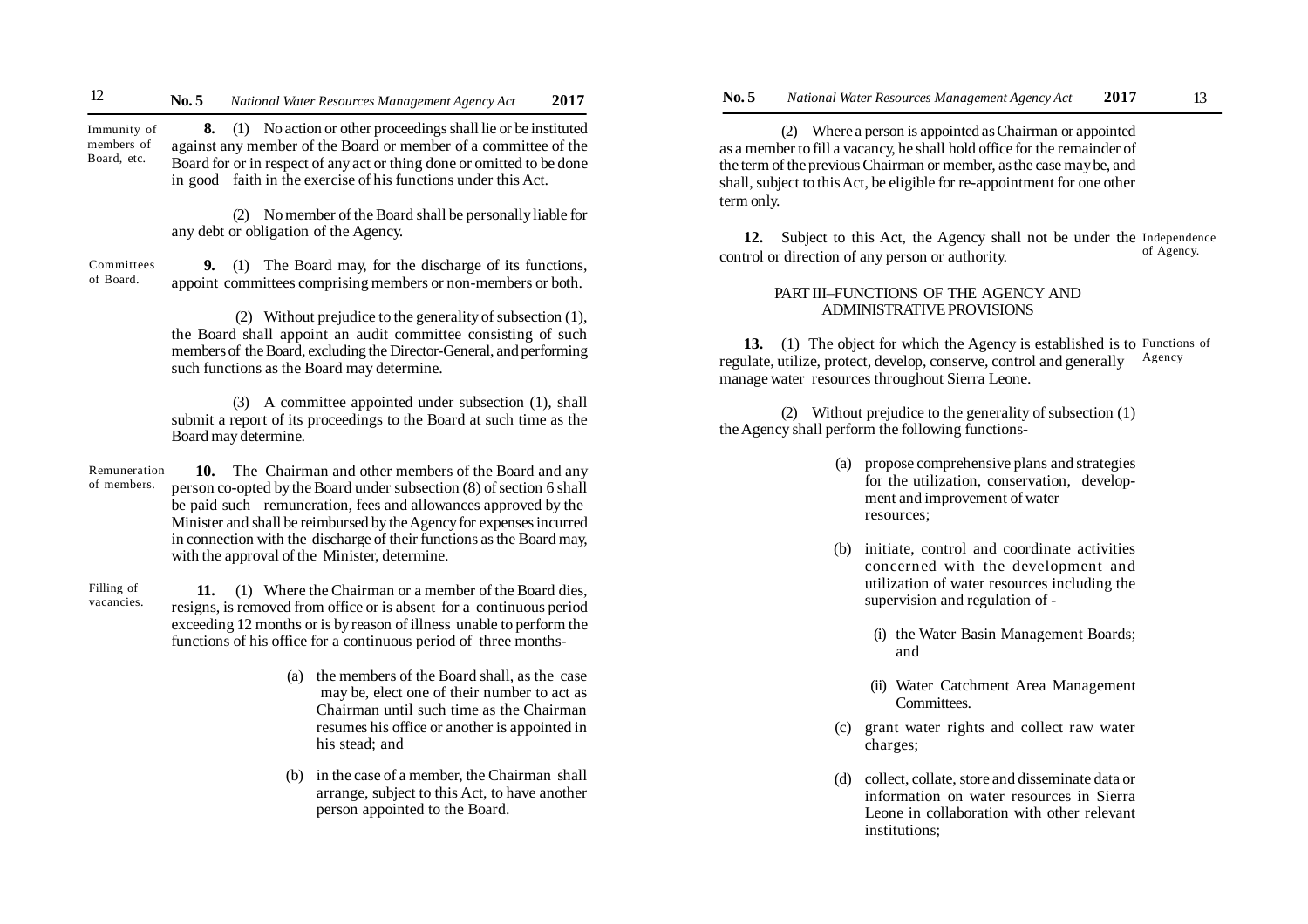- (e) require water user agencies to undertake scientific investigations, experiments or research into water resources in Sierra Leone;
- (f) monitor and evaluate programmes for the operation and maintenance of water resources;
- (g) advise the Minister on any matter likely to have adverse effect on the water resources of the country;
- (h) advise pollution control agencies in Sierra Leone on matters concerning the management and control of pollution of water resources;
- (i) cooperate and collaborate with relevant international organisations for the management and utilization of international trans boundary watercourses; and
- (j) carry out such other functions and programmes as is necessary for the attainment of the object stated in subsection (1).

 **14.** (1) The Agency shall have a Director-General who shall be the administrative head of the Agency, appointed by the President subject to the approval of Parliament. Director-General

- (2) The Director-General shall be a person with-
	- (a) formal qualification in any profession relevant or appropriate to the functions of the Agency; and
	- (b) proven ability in public administration and management.

(3) The Director-General shall hold office on such terms and conditions as shall be specified in his letter of appointment.

**15.** (1) The Director-General shall be assisted by other Other Directors who shall be in charge of such departments of the Agency  $\frac{\text{Pheles}}{\text{Agency}}$ . established by the Board as may be necessary for the performance of the functions of the Agency including - Directors of

- (a) the Water Planning, Research and Policy Department;
- (b) the Monitoring, Data Collection and Information Technology Department;
- (c) the Finance and Administration Department; and
- (d) the Regulation, Enforcement and Public Relations Department.

(2) A Director shall be appointed by the Board on such terms and conditions as shall be specified in his letter of appointment.

16. (1) The Agency shall have, in addition to the Director- Other staff General and other Directors referred to in sections 14 and 15, a secretariat consisting of a Secretary, Finance Officer, Administrative Officer and such other additional technical and administrative staff, as may be required for the efficient performance of the functions of the Agency. of Agency.

(2) The staff of the secretariat shall be appointed by the Board on such terms and conditions as the Board shall determine.

(3) The Board may delegate to the Director-General-

- (a) the power to appointment such grade or categories of staff as the Agency may require; and
- (b) the power to enter into agreements with independent bodies or agencies for the purpose of carrying out the functions of the Agency for and on behalf of the Agency.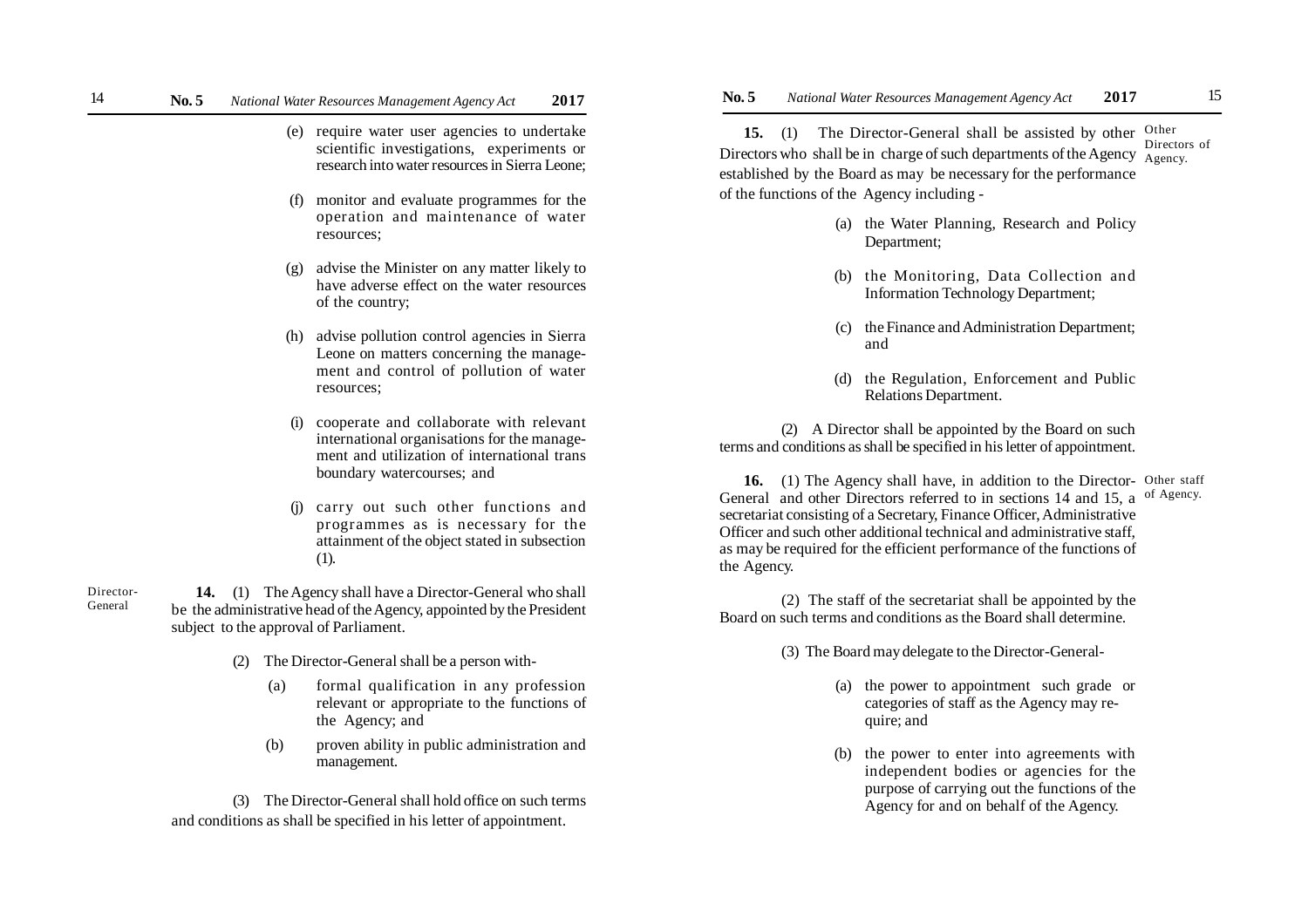**17.** Public officers may at the instance of the Agency, be seconded or otherwise render assistance to the Agency but the Agency may request the withdrawal of any such seconded staff who is unable to carry out assigned functions in a manner satisfactory to the Agency. Secondment of public officers.

**18.** No officer or employee of the Agency or any person acting on the directions of an officer or employee of the Agency shall be liable in respect of any matter or thing done by him in good faith under this Act. Protection of officers.

**19.** The Board may engage the services of consultants and experts as it considers necessary for the proper and efficient performance of the Agency. Consultants and experts.

### PART IV–FINANCIAL PROVISIONS

**20.** (1) There is established by this Act a fund to be known as the National Water Resources Management Fund referred to in this Act as the "Fund" which shall consist of monies including– National Water Resources Management Fund.

- (a) such portion of the fees, levies, raw water charges as monies the Agency is allowed to retain by the Minister of Finance and Economic Development;
- (b) all monies appropriated by Parliament for the purposes of the Agency;
- (c) all monies given to the Agency by way of gifts, endowments, bequests, grants or other contributions by persons and organisations for the purposes of the Agency;
- (d) all returns on investment; and
- (d) all other monies including permit fees which may, from time to time, accrue to the Agency.

(2) The Water Resources Management Fund shall be applied only for the purposes of the approved budget of the Agency including.

- (a) the sustainable and efficient management of the water resources;
- (b) the education of the general public on proper management and utilization of water resources;
- (c) research, studies and investigations relating to the functions of the Agency;
- (d) funding the activities of the Basin Boards and Water Catchment Area Management Committees established under this Act;
- (e) human resource development; and
- (f) such other purposes as the Board after consultions with the Minister may determine.

21. (1) The Agency shall keep proper books of account and Accounts and other records in relation to the activities, property and finances of audit of the Agency in a form approved by the Auditor-General, and shall Agency. prepare in respect of each financial year of the Agency a financial statement which shall include-

- (a) balance sheet accounts;
- (b) income and expenditure accounts; and
- (c) source and application of funds.

(2) The accounts of the Agency kept under subsection (1) shall, not later than two months after the end of each financial year, be audited by the Auditor-General or an auditor appointed by him.

(3) For the purposes of subsection (2), the Auditor-General or the auditor appointed by him shall be entitled to have access to all books of account, vouchers and other financial records of the Agency and to require such information and explanation thereon as he may think fit.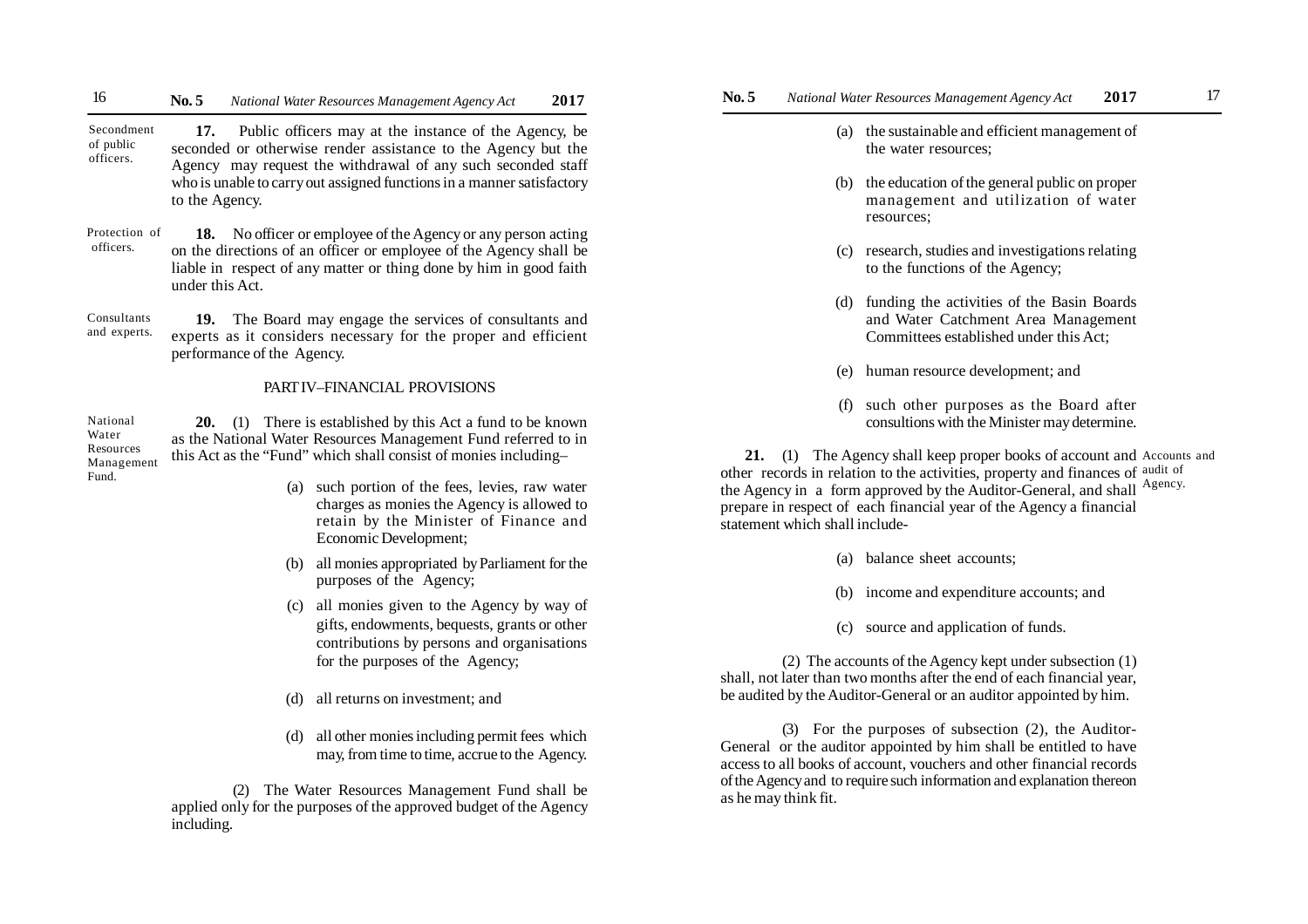(4) The Agency shall provide the Auditor-General or the auditor appointed by him with all necessary and appropriate facilities for the examination of the accounts and records of the Agency.

(5) The Auditor-General or the auditor appointed by him shall submit to the Agency a report on the audited accounts and the financial statements referred to in subsection (1) and shall, in his report draw attention to -

- (a) any irregularities in the accounts;
- (b) any matters that are likely to adversely affect the operations of the Agency; and
- (c) any other matter which, in his opinion, ought to be brought to the notice of the Agency.

**22.** The financial year of the Agency shall be the same as the financial year of Government. Financial year of Agency.

Annual report.

**23.** (1) The Agency shall, within 3 months after the end of the financial year, submit to the Minister a report on the performance of its functions during that year and on its policies and programmes.

(2) The annual report shall include the accounts and annual financial statement prepared under section 21 and the report of the audit thereon.

(3) The Minister shall lay copies of the annual report before Parliament within 2 months after he has received the report.

(4) The Agency shall make copies of the report available to all stakeholders once it has been laid before Parliament.

### PART V–THE WATER BASIN MANAGEMENT BOARDS

**24.** The Agency may, for the purpose of efficient water management declare any area to be a National Water Basin. Declaration of National Water Basins.

**No. 5** *National Water Resources Management Agency Act* **2017 No. 5** *National Water Resources Management Agency Act* **2017** 18 **No. 5** National Water Resources Management Agency Act 2017 **No. 5** National Water Resources Management Agency Act 2017 <sup>19</sup>

> 25. (1) There shall be, in respect of each National Water Basin Water Basin declared by the Agency under section 24, a Water Basin Management Management Board for the area in question which shall, subject to the overall supervision and direction of the Agency, be responsible for the performance of the following functions- Board.

- (a) exercise control over water resources within the Basin in respect of protection, use, development, conservation and management;
- (b) in consultation with the Agency and relevant local authorities, establish Water Catchment Area Management Committees for the sustainable management of water catchments within the Basin;
- (c) coordinate the activities of Water Catchment Area Management Committees within the Basin;
- (d) serve as an arbitration body in resolving conflicts between various Water Catchment Area Management Committees within the Basin;
- (e) establish and maintain a National Water Basin Register on which shall be a record of all water basins declared by the Agency as a National Water Basin under section 24;
- (f) promote improved water resources quality and control pollution through collaboration with relevant institutions;
- (g) monitor water use and water quality and take action for remediation where water quality is adversely affected; and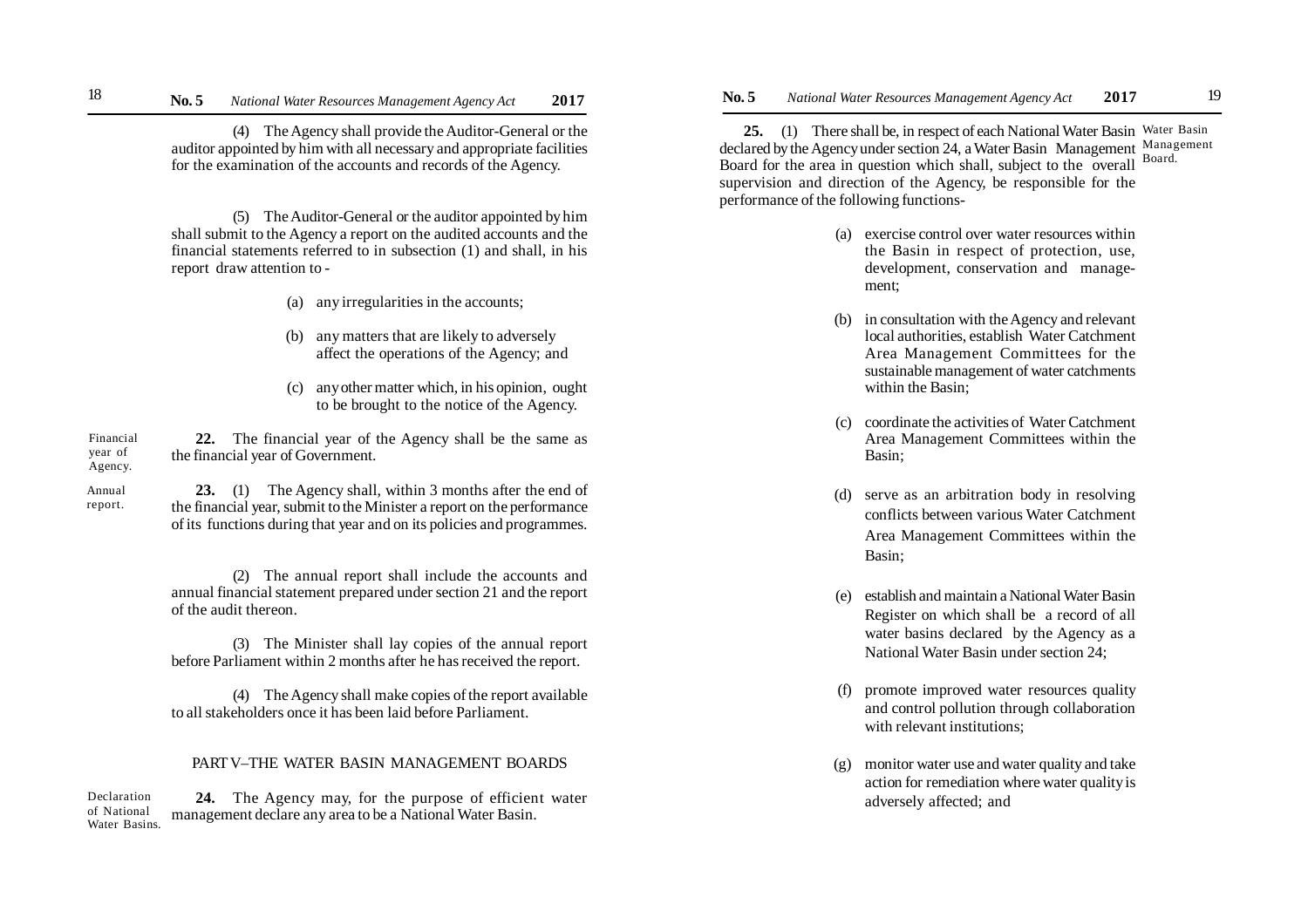(h) regulate other activities that may affect water quantity including but not limited to weed dredging, control, clearing and containment activities.

(2) A Water Basin Management Board referred to under subsection (1), shall consist of the following members-

- (a) the Chairman of the District Council or Councils within the National Water Basin;
- (b) the Chairman of the Water Catchment Area Management Committee or Committees within the Basin;
- (c) the Paramount Chief or Chiefs within the Basin;
- (d) a representative of
	- (i) the Ministry of Agriculture Forestry Divisions;
	- (ii) the National Minerals Agency;
	- (iii) the Ministry of Lands;
	- (iv) the Environment Protection Agency;
	- (v) the Natonal Protected Area Authority; and
- (e) the Basin Board Officer who shall be the Secretary to the Board.

(3) The Basin Board Officer referred to in paragraph (e) of subsection (2) shall be appointed by the Agency and shall be responsible for the day to day administration of the National Water Basin in question and to ensure the implementation of the decision of the national Water Basin Management Board.

# PART VI–THE WATER CATCHMENT AREA MANAGEMENT **COMMITTEES**

**26.** The Agency may, for the purpose of efficient water Declaration management declare any area to be a Protected Water Catchment of Protected Area. Water Catchment Area.

**27.** (1) There shall be, in respect of each protected catchment Water area within a Water Basin, a water catchment area management Catchment Committee established by the Water Basin Management Board in Management consultation with the Agency and relevant local authorities, which Committees.shall perform the following functions- Area

- (a) develop and implement water Catchment Area management strategies;
- (b) advise the relevant local authorities in making rules and bye-laws for the efficient management of water resources in the Protected Water Catchment Area;
- (c) protect, conserve, manage and control water resources and their use within the Protected Water Catchment Area
- (d) advise the Agency on the allocation and issuance of water permits within the Protected Water Catchment Area;
- (e) monitor water use and quality, collect data on water resources within the Protected Water Catchment Area and take action for remediation where water quality is adversely affected;
- (f) in collaboration with traditional authorities, promote improved water quality and pollution control through the integration of traditional institutions and practices within the Protected Water Catchment Area;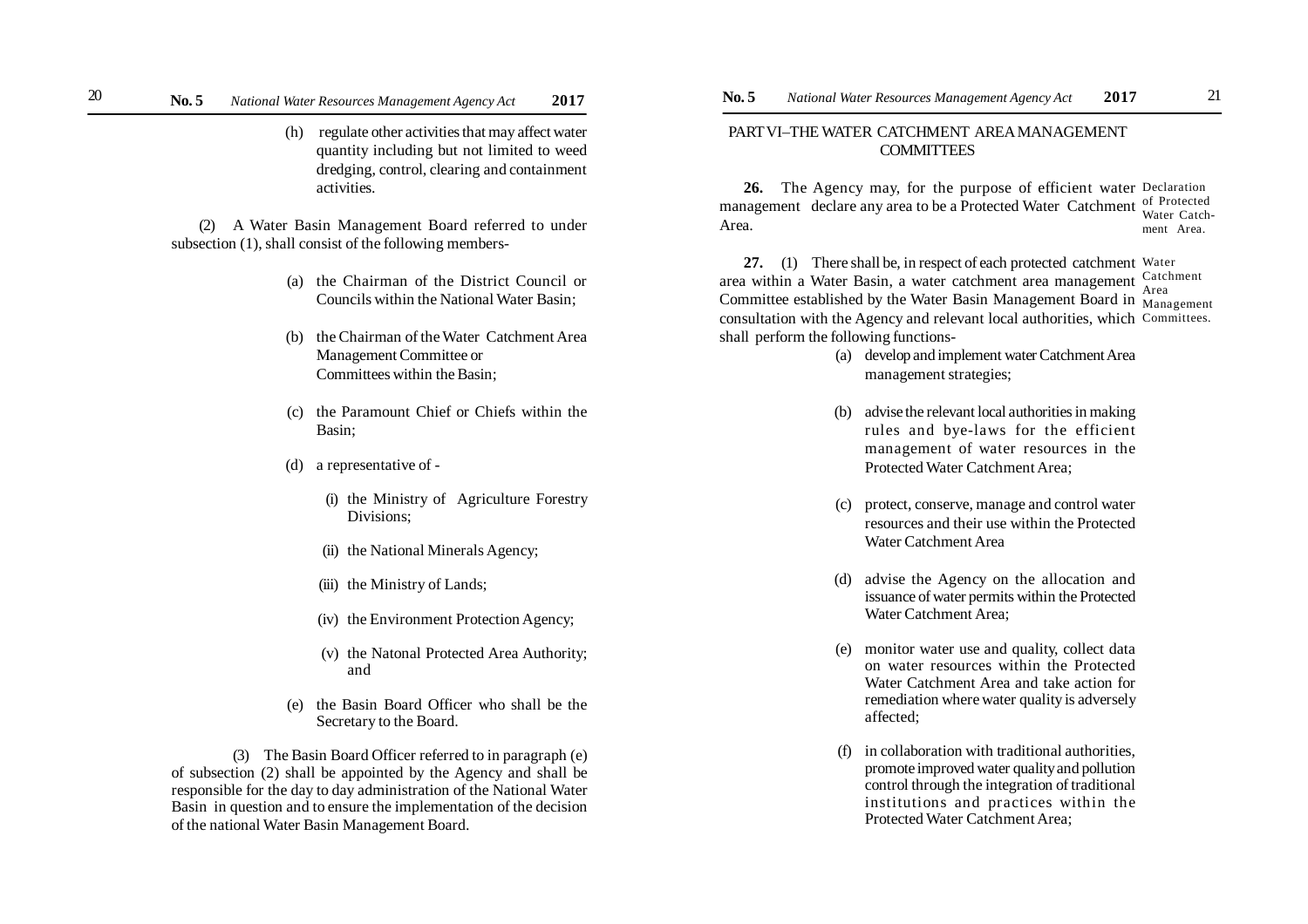- (g) promote community participation in the protection, use, development, conservation, management and control of the water resources in the Protected Water Catchment Area;
- (h) coordinate the related activities of water users and other relevant water management institutions within the Protected Water Catchment Area;
- (i) facilitate resolution of water-related conflicts relating to the Protected Water Catchment Area;
- (j) participate in and coordinate with other Committees in upstream or downstream catchments in maintaining the integrity of the water resources;
- (k) maintain a Catchment Water Use Register containing information on water uses registered in the Protected Water Catchment Area; and
- (l) prepare and submit periodic reports on the management of water resources in the Protected Water Catchment Area to the National Water Basin Management Board including listing all registered water uses in its Protected water Catchment Area;

(2) A Water Catchment Area Management Committee referred to in subsection (1) shall consist of the following members-

- (a) a representative of  $-$ 
	- (i) the Electricity Distribution and Supply Authority;
- **No. 5** *National Water Resources Management Agency Act* **2017 No. 5** *National Water Resources Management Agency Act* **2017** 22 23
	- (ii) the Ministry responsible for mineral resources;
	- (iii) the Ministry responsible for lands;
	- (iv) the Environment Protection Agency;
	- (v) the National Protected Area authority;
	- (vi) 2 members of a civil society organisation one of whom shall be a woman involved in water related activities within the Protected Water Catchment Area appointed by the Minister; and
	- (vii) forestry division, and
	- (b) the Catchment Officer who shall be the Secretary to the Committee.

(3) The Catchment Officer referred to in paragraph (b) of subsection (2) shall be appointed by the Agency and shall, subject to the general directions of the Basin Officer, be responsible for the day to day administration of the Protected Water Catchment Area and to ensure the implementation of the decisions of the Committee.

### PART VII–WATER USE AND PERMIT PROCEDURES

**28.** (1) No person shall abstract raw water by mechanical Regulation means except on a permit issued by the Agency for that purpose. of water use.

(2) The Minister may, after consultation with the Agency, by statutory instrument prescribe the level of water uses which shall be exempted from the requirement of a permit under subsection (1).

(3) Subject to this Act, an exemption from the requirement of a permit under subsection (2) shall be registered in accordance with section 29.

(4) A water permit granted under this Act shall–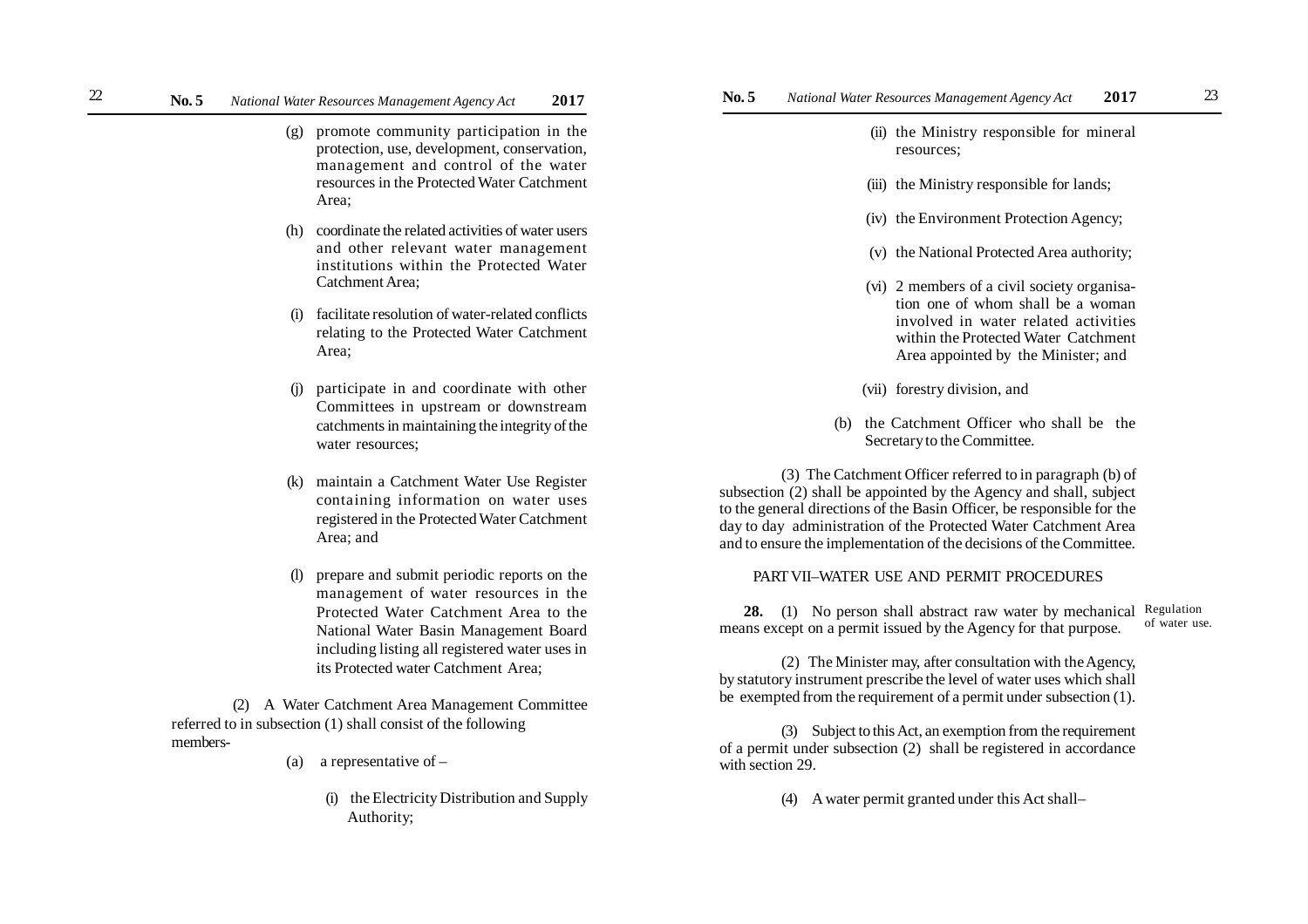- (a) be valid for the period specified in the permit;
- (b) be subject to the conditions specified in the permit; and
- (c) be renewed.

 **29.** (1) An application for water use permit may be obtained from the Agency for any of the following purposes– Application for water use permit.

- (a) domestic water use
- (b) commercial water use
- (c) municipal water use
- (d) industrial water use
- (e) agricultural water use
- (f) power generation water use
- (g) water transportation use
- (h) fisheries (aquaculture) water use
- (i) environmental water use;
- (j) underwater wood harvesting; and
- (k) recreational water use ; or
- (l) any other purpose

(2) An application for water use permit under subsection (1), shall be submitted to the Agency in the prescribed form and shall be accompanied by-

> (a) the prescribed administrative and processing fees; and

 (b) any other information including an environmental impact assessment and an environmental management plan as the Agency may consider appropriate.

 (3) The Agency shall, within 10 days of receipt of an application under subsection (2), -

- (a) acknowledge receipt of the application in writing, and
- (b) not more than 4 months, inform the applicant in writing of the Agency's decision.

(4) In considering an application for water use permit under subsection (2), the Agency shall be guided by the priority of domestic water use and any other national socio-economic development factors including -

- (a) lawful uses of water, including customary water use to the extent that such use does not conflict with national water policy and strategy;
- (b) efficient and beneficial use of water in the public interest;
- (c) the likely effect of the water use on the water resource and on other water users, including the avoidance of significant harm to customary users;
- (d) the strategic importance of the water use; and
- (e) the likely effect of the water use on water quality and reserve.
- **30.** (1) Where the Agency has reasons based on- Refusal to grant permit.
	- (a) technical data;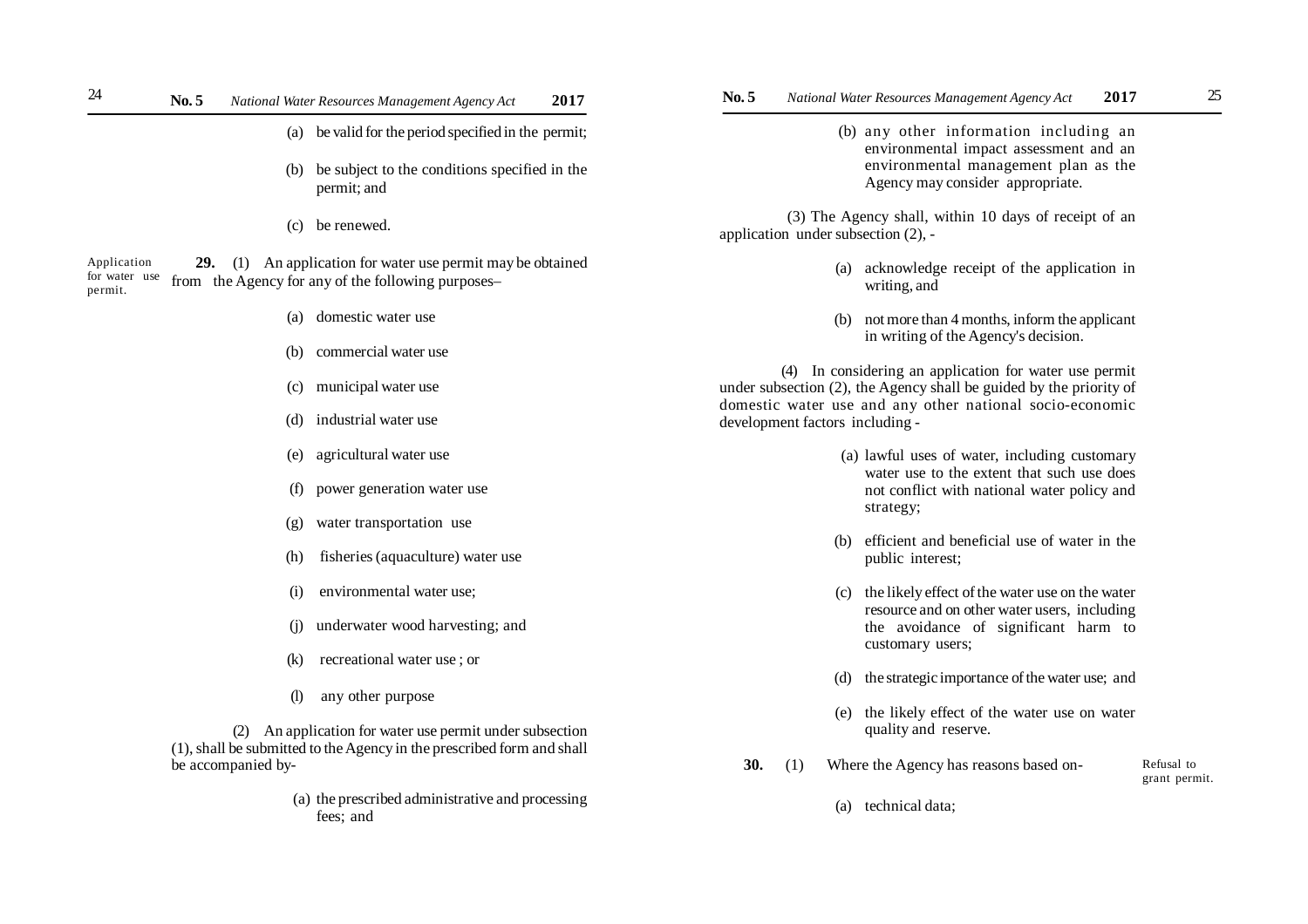- (b) sustainability of the water resources;
- (c) national security
- (d) public safety; or
- (e) other reasonable justification,

it shall refuse to grant the permit to the applicant.

(2) The Agency shall within fourteen days communicate the reasons for the refusal of a permit to the applicant.

**31.** (1) A permit issued and an exemption given by the Minister under section 28 shall be registered by the Agency in the Catchment, Basin or National Water Register as the case may be. Registration of water use.

> (2) An application for the registration of water use permit or exemption under subsection (1) shall be submitted to the Agency in writing and shall state the -

- (a) name and address of the applicant;
- (b) category and level of the water required;
- (c) water body or system affected; and
- (d) location of the water use.

(3) Where the Agency is satisfied with the application, it shall-

- (a) register the water use; and
- (b) issue the user with a registration number.

**32.** (1) The Agency shall, depending on the nature of the water use applied for, prior to granting of a permit, publish in the Gazette and in at least one national newspaper a notice- Public notification-

- (a) stating the purpose of the application; and
- (b) inviting objections from the public to be submitted to the Agency within 30 days from the date of the publication.

(2) Objections made in response to a notice under subsection (1) shall be submitted in writing or in any other form as the Agency may specify in the notice.

**33.** (1) Where-

Objections.

- (a) a person claims water right or other interest in a water resource which is the subject of an application, or
- (b) conflicting claims of interest are made over the same water resources,

the claim shall be referred to a Committee set up by the Agency, in collaboration with the Environmental Protection Agency, traditional authorities of the community and relevant government institutions and agencies.

(2) A Committee set up by the Agency under subsection (1) shall, as much as possible, be informal and shall be governed by the rules of natural justice.

(3) The committee shall submit its report and recommendations to the Agency within 14 days after completion of the hearing.

(4) The Agency shall consider the report and recommendations of the committee and give such direction for its implementation as may be appropriate within fourteen days.

(5) A person may appeal to the High Court where that person is dissatisfied with the decision of the Agency.

## PART VIII–MONITORING, REPORTING AND INFORMATION SYSTEMS

**34.** (1) The Agency shall establish and maintain national, Monitoring,  $\frac{1}{2}$  basin and catchment water resources monitoring and information  $\frac{1}{2}$  reporting, systems which shall provide for the collection of data and information tion systems. necessary to assessand informa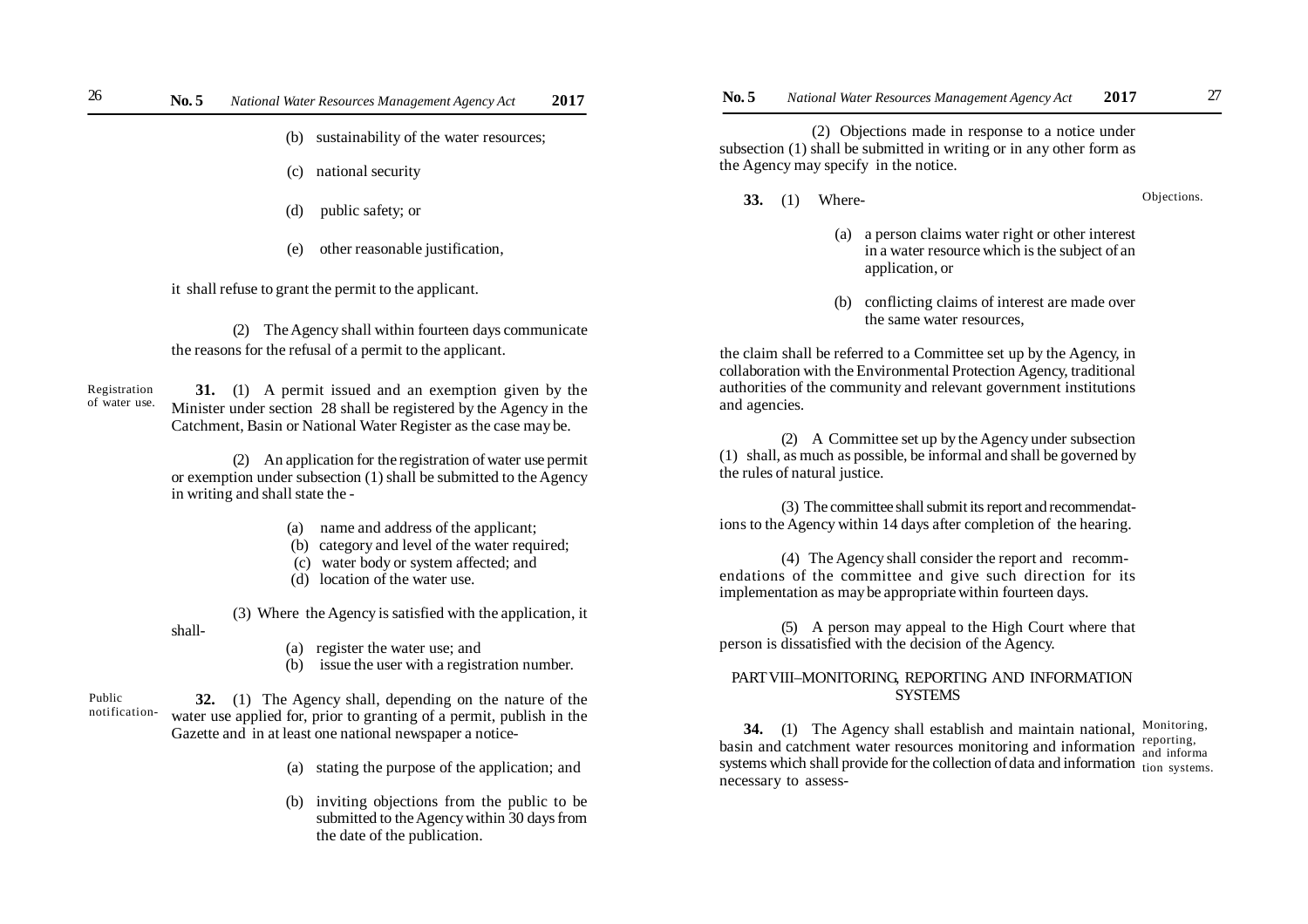- (a) the quantity of water in the various water resources;
- (b) the status of groundwater aquifers;
- (c) the quality of water resources and the state of the general aquatic environment; and
- (d) the use of water resources, including a register of water uses authorized for all categories of uses.

(2) Information system under subsection (1) shall provide data and information -

- (a) for the protection, sustainable use and management of water resources;
- (b) for the development and or review and implementation of the national water resources strategy; and
- (c) to government, existing and potential water users and the public-
	- (i) on the status of water resources;
	- (ii) for research and development;
	- (iii) for planning and water environmental management;
	- (iv) for determining permit applications;
	- (v) for public safety and disaster management; and
	- (vi) for international cooperation.

 (3) The Agency may require in writing that any person shall,within a reasonable time or on a regular basis, provide any data, information, documents, samples or materials reasonably required for-

- (a) the purposes of any national monitoring network or national information system; or
- (b) the management and protection of water resources.

### PART IX–OFFENCES AND PENALTIES

**35.** (1) Any person who-

Offences and penalties.

- (a) uses water resources otherwise than as permitted under this Act;
- (b) fails to provide access to any records, documents or assets when required to do so under this Act;
- (c) fails to comply with any condition attached to a water use permit under this Act;
- (d) fails to comply with a directive issued by the Agency under this Act;
- (e) fails or refuses to give data or information, or gives false or misleading data or information when required to give information under this Act;
- (f) fails to register a water use permit issued or exemption granted under this Act;
- (g) intentionally refuses to perform a duty, or obstructs any other person in the exercise of any power or performance of any duties in pursuance of this Act;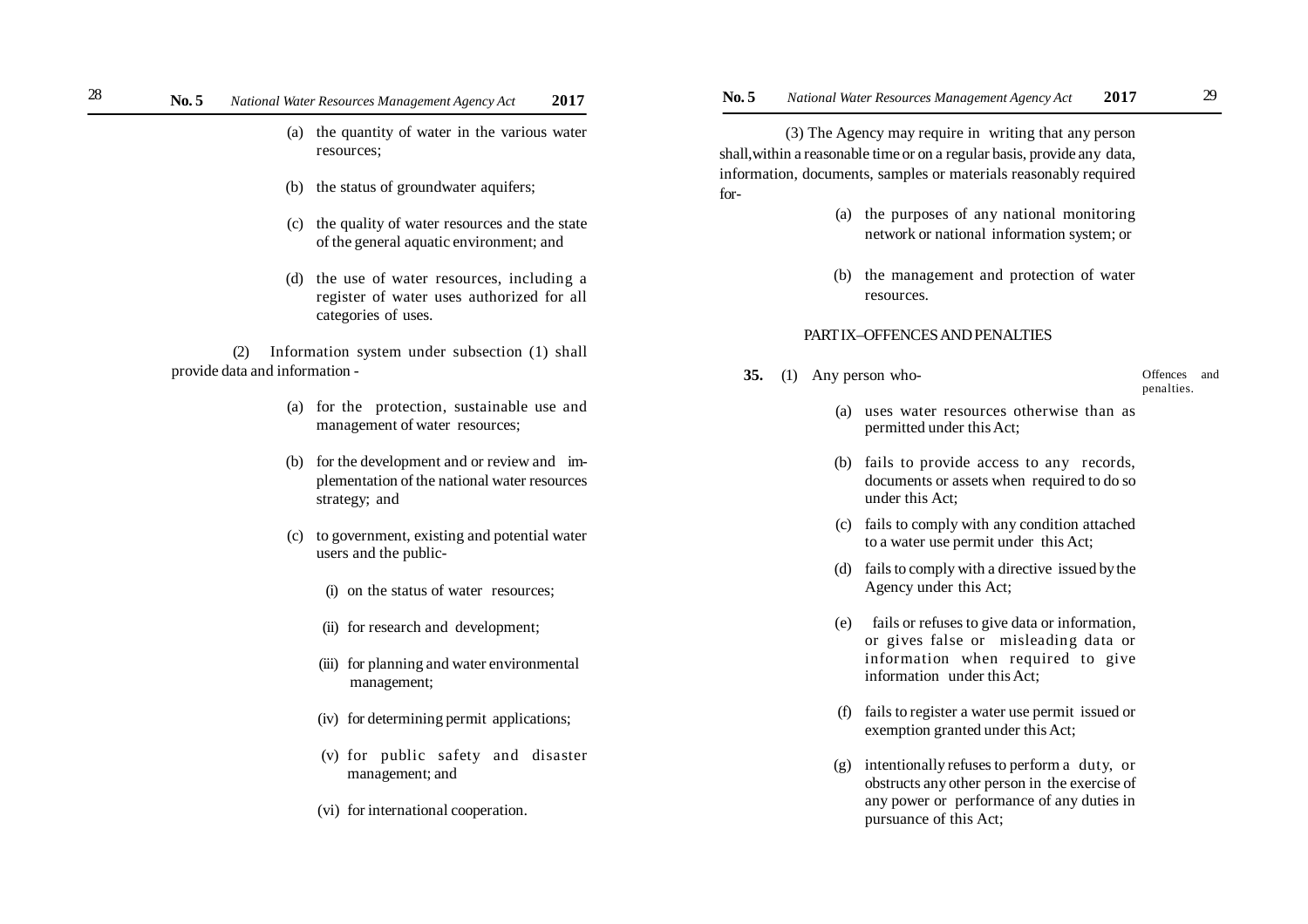- (h) unlawfully and intentionally or negligently commits any act or omission which pollutes or is likely to pollute a water resource; or
	- (i) unlawfully and intentionally or negligently commits any act or omission which detrimentally affects or is likely to affect a water resource,

commits an offence and shall be liable on conviction to a fine not exceeding Le 5,000,000.00 or a term of imprisonment not exceeding 1 year or both such fine and imprisonment.

- (2) Any person who–
	- (a) interferes with or alters the flow of; or
	- (b) pollutes or contaminates, any water resource beyond such level as the Agency may prescribe,

commits an offence and is liable on conviction to a fine not less than Le 10,000,000.00 or to a term of imprisonment not exceeding 3 years or to both such fine and imprisonment.

- (3) Any person who.
	- (a) diverts, dams, stores, dredges, abstracts or uses water resources; or
	- (b) constructs or maintains any works for the use of water resources,

in contravention of this Act commits an offence and shall be liable on conviction to a fine not less than of Le 20,000,000.00 or to a term of imprisonment not exceeding 1 year or to both such fine and imprisonment.

(4) Any person who obstructs another person in the performance of their functions under this Act commits an offence and shall be liable on conviction to a fine of Le3,000,000.00 or a term of imprisonment not exceeding 6 months or both sucn fine or imprisonment.

## PART X–MISCELLANEOUS

**36.** The Minister may, upon the recommendations of the Agency, by statutory instrument make Regulations- Regulations.

- (a) for preserving existing uses of public water;
- (b) prescribing the level of water uses exempted from permit procedures;
- (c) for controlling any change in the course, current or cross-current of any contained surface water in order to obtain the most beneficial use of the water;
- (d) relating to the declaration of water emergencies;
- (e) for regulating the use of contained water and groundwater;
- (f) for regulating drillers of underground water resources;
- (g) for the carrying out of investigations in respect of any function of the Agency;
- (h) for the protection of watersheds;
- (i) for the granting of permits to discharge waste into water bodies;